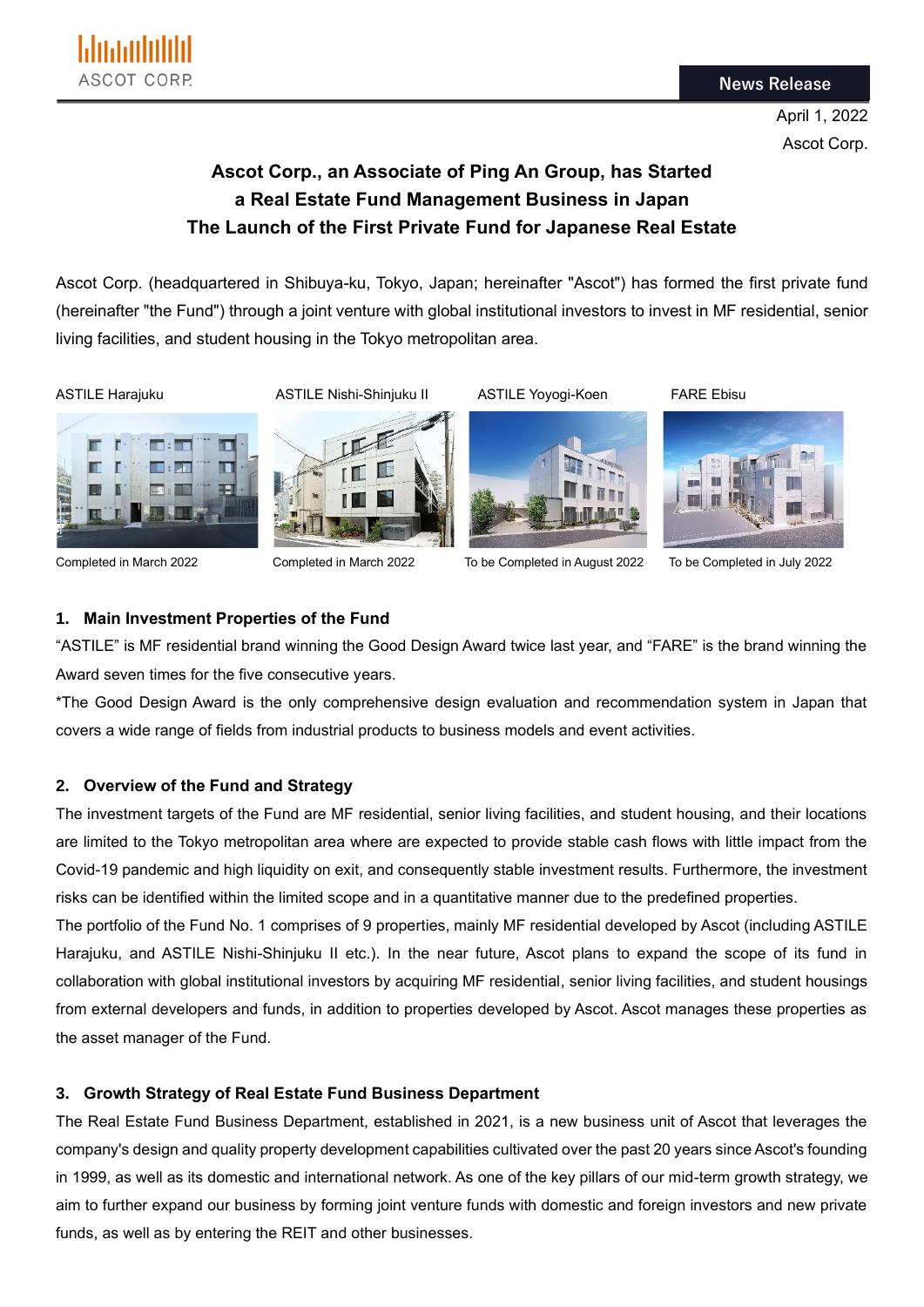In addition to MF residential and offices, which are our strengths, we will target a wide range of asset classes, including logistics, hotels, senior housing, data centers, etc. Furthermore, we are considering entering some asset classes from the development stage.

The Fund Business Department will contribute to the growth of the real estate investment market by continuously providing optimal solutions and quality investment opportunities to a wide range of investors while expanding total assets under management.

## **Executive Officer / Head of Real Estate Fund Business Department**

#### **Akira Oishi**

#### Main Career Summary

He joined Ascot in July 2021 as Executive Officer, Head of Real Estate Fund Business Department.

Prior to joining Ascot, he worked at Mitsui Trust & Banking (currently called Sumitomo Mitsui Trust & Banking, (SMTB)) in the Funds and Exchange Department, New York branch, and Asset Finance Department.

After working at SMTB, he joined GE Real Estate (currently called GE Japan) in 2004, where he was the manager of the Business Development Department and was responsible for acquisition, M&A and structured finance.

In 2010, as the Head of Asset Management, he was in charge of the asset management of approximately 600 properties with a total value of approximately 600 billion yen in Asia Pacific and Japan.

In 2016, he joined Savills Japan's Asset Management team, and, as the head of Acquisitions, he was in charge of the acquisitions and acquired properties worth more than 100 billion yen with global institutional investors.

He has over 25 years of extensive real estate investment, real estate finance, and international experience in the real estate investment industry, as well as leadership roles in various areas of the real estate business.

He holds an MBA from Hitotsubashi University Graduate School of International Corporate Strategy (ICS).

#### **4. Background**

Under the circumstances of limited investment opportunities under the low interest rate policy and globalization trend of investment, there has been a shift in allocations from traditional assets such as listed stocks and bonds to alternative investments, with real estate investment in particular gaining prominence worldwide over the past few years.

As the global asset allocation strategy, a certain percentage has been shifted to Asia, and, in comparison to other Asian countries, investment in Japanese real estate has been allocated to a significant degree in terms of core investment. The primary factor is that Japan's low interest rate policy has ensured a relatively large yield gap. Secondly, Japan, centered on Tokyo, has a considerable market size which provides high liquidity on exit. In addition, the infrastructure for investment, such as legal, accounting, and taxation is very stable. Therefore, stable returns are expected to be secured. Consequently, the investment needs and flow of funds from global investors, especially institutional investors, to Japanese real estate have continued even with the COVID-19 pandemic, and the recent depreciation of Japanese yen has also attracted investors' attention to Japanese real estate.

The asset classes receiving great attention are logistics and MF residential. Since Ascot has advantage in longstanding residential development business, the first fund focused on residential properties.

#### **5. Comments by Takeshi Nakabayashi, President of Ping An Japan Investment Co, Ltd.**

Ascot Corp. is the first real estate company in Japan invested by Ping An Group. We are fascinated by Ascot's excellent development track record backed by its ability to plan and deliver high value-added residential and office properties. We